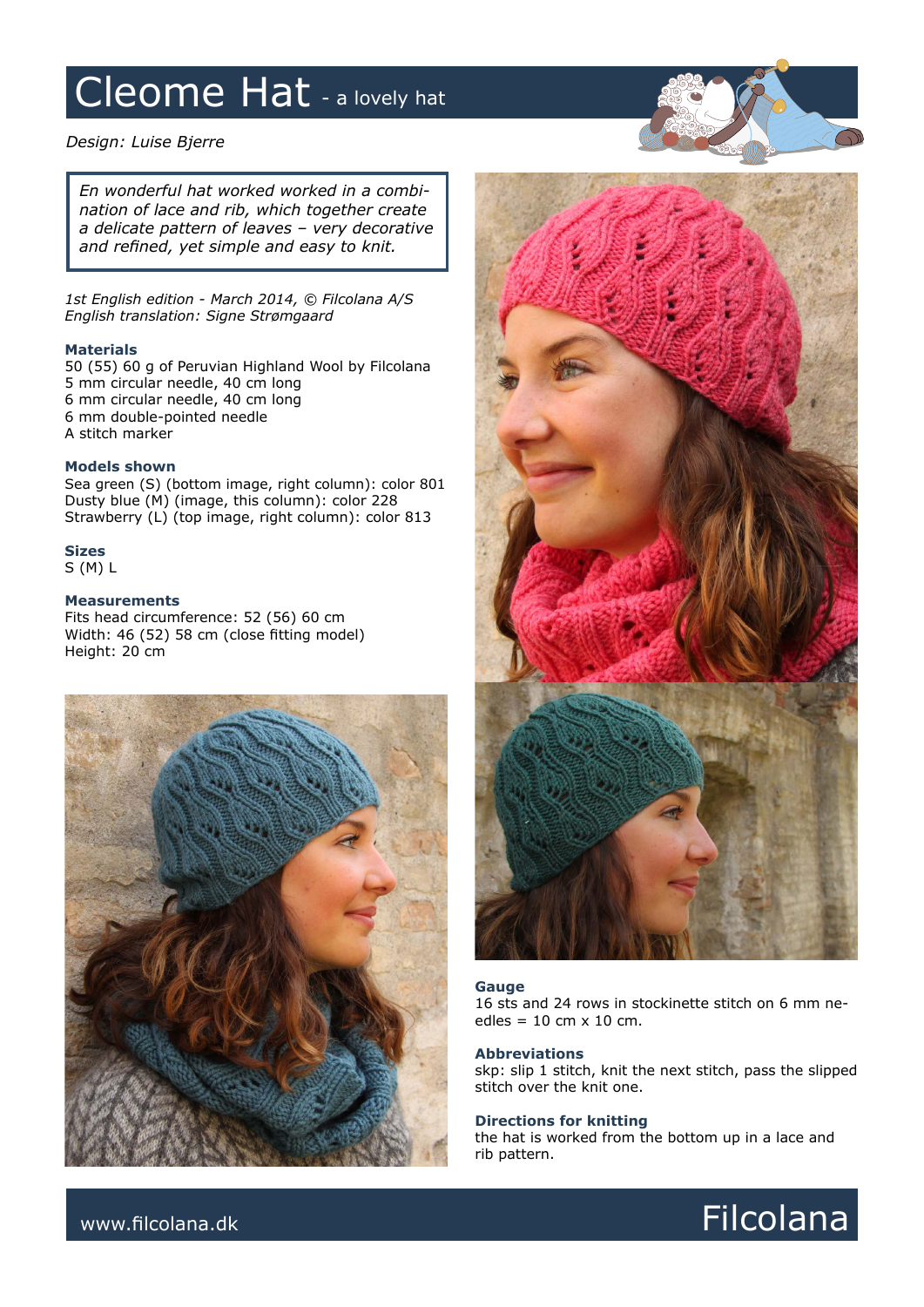# Cleome Hat Page 2

| 51<br>50<br>L<br>49<br>$\mathsf{A}$<br>I.<br>48<br>$\qquad \qquad -$<br>$\qquad \qquad \blacksquare$<br>47<br>$\overline{\phantom{a}}$<br>$\overline{\phantom{m}}$<br>$\qquad \qquad -$<br>46<br>L<br>$\qquad \qquad -$<br>45<br>$\mathbf{I}$<br>I.<br>44<br>$\mathbf{I}$<br>$\mathbf{I}$<br>L<br>$\mathbf{I}$<br>$\mathbf{I}$<br>$\blacksquare$<br>$\vert \vert$<br>$\mathbf{I}$<br>$\overline{\phantom{a}}$<br>43<br>$\overline{\phantom{0}}$<br>$\overline{f}$<br>$\overline{f}$<br>$\vert \vert$<br>$\vert \vert$<br>$\mathbf{I}$<br>$\mathbf{I}$<br>42<br>$\mathbf{I}$<br>$\mathbf{o}$<br>$\overline{\phantom{a}}$<br>l L<br>$\blacksquare$<br>$\blacksquare$<br>41<br>$\mathbf{L}$<br>$\overline{\phantom{a}}$<br>$\overline{\phantom{a}}$<br>$\qquad \qquad -$<br>$\mathbf{I}$<br>$\mathbf{I}$<br>$\mathbf{I}$<br>$\mathbf{I}$<br>40<br>$\overline{\phantom{a}}$<br>$\overline{\phantom{a}}$<br>$\overline{\phantom{a}}$<br>$\mathbf{o}$<br>$\mathbf{I}$<br>$\mathbf{I}$<br>39<br>$\mathbf{I}$<br>$\overline{\phantom{a}}$<br>$\overline{\phantom{a}}$<br>$\mathbf{I}$<br>$\mathbf{I}$<br>$\mathbf{I}$<br>$\overline{\phantom{0}}$<br>$\mathbf{I}$<br>$\overline{\phantom{m}}$<br>$\mathbf{I}$<br>$\mathbf{I}$<br>38<br>$\overline{\phantom{m}}$<br>$\mathbf{o}$<br>$\overline{\phantom{0}}$<br>$\prime$<br>$\overline{\phantom{a}}$<br>$\mathbf{I}$<br>$\overline{\phantom{0}}$<br>$\mathbf{I}$<br>37<br>$\mathbf{I}$<br>$\blacksquare$<br>$\mathbf{I}$<br>36<br>$\mathbf{I}$<br>$\overline{\phantom{a}}$<br>$\mathbf{I}$<br>$\mathbf{I}$<br>$\overline{\phantom{a}}$<br>$\mathbf{I}$<br>$\mathbf{I}$<br>$\mathbf{I}$<br>I.<br>$\overline{\phantom{m}}$<br>35<br>$\overline{\phantom{a}}$<br>$\mathbf{I}$<br>$\mathbf{I}$<br>$\overline{\phantom{a}}$<br>$\overline{\phantom{a}}$<br>$\mathbf{I}$<br>$\mathbf{I}$<br>$\mathbf{I}$<br>$\mathbf{I}$<br>$\mathbf{I}$<br>$\mathbf{o}$<br>34<br>$\mathbf{I}$<br>$\mathbf{I}$<br>$\mathbf{I}$<br>$\overline{\phantom{a}}$<br>$\overline{\phantom{a}}$<br>$\blacksquare$<br>$\mathbf{L}$<br>$\overline{\phantom{a}}$<br>$\equiv$<br>$\equiv$<br>$\mathbf{I}$<br>$\vert \vert$<br>$\vert \vert$<br>$\mathbf{I}$<br>$\mathbf{I}$<br>$\mathbf{I}$<br>$\mathbf{I}$<br>33<br>$\prime$<br>$\mathbf{o}$<br>$\overline{\phantom{0}}$<br>$\overline{\phantom{0}}$<br>32<br>$\mathbf{I}$<br>$\overline{\phantom{a}}$<br>$\mathbf{I}$<br>$\mathbf{I}$<br>$\mathbf{I}$<br>$\mathbf{L}$<br>$\overline{\phantom{a}}$<br>31<br>$\qquad \qquad -$<br>$\mathbf{I}$<br>$\mathbf{I}$<br>$\mathbf{I}$<br>$\overline{\phantom{a}}$<br>$\qquad \qquad -$<br>$\mathbf{I}$<br>$\mathbf{I}$<br>$\mathbf{I}$<br>$\mathbf{I}$<br>$\overline{1}$<br>$\overline{\phantom{a}}$<br>$\overline{\phantom{a}}$<br>$\mathbf{o}$<br>$\mathbf{I}$<br>$\mathbf{L}$<br>$\overline{\phantom{0}}$<br>30<br>$\mathbf{I}$<br>$\mathbf{I}$<br>$\mathbf{I}$<br>$\vert \vert$<br>$\vert \vert$<br>$\vert \vert$<br>$\equiv$<br>$\equiv$<br>29<br>$\overline{\phantom{0}}$<br>$\vert \vert$<br>$\vert \bot \vert$<br>$\mathbf{I}$<br>$\mathbf{I}$<br>$\overline{\phantom{0}}$<br>$\mathbf{L}$<br>$\overline{\phantom{0}}$<br>$\overline{\phantom{0}}$<br>$\mathbf{I}$<br>$\blacksquare$<br>$\mathbf{L}$<br>$\blacksquare$<br>$\mathbf{I}$<br>28<br>$\mathbf{I}$<br>$\overline{\phantom{a}}$<br>$\mathbf{o}$<br>27<br>$\mathbf{I}$<br>$\mathbf{I}$<br>$\mathbf{I}$<br>$\overline{\phantom{a}}$<br>$\mathbf{I}$<br>$\mathbf{I}$<br>$\overline{\phantom{a}}$<br>26<br>$\overline{\phantom{a}}$<br>$\mathbf{I}$<br>$\mathbf{I}$<br>$\mathbf{I}$<br>$\mathbf{I}$<br>$\mathbf{I}$<br>$\overline{\phantom{a}}$<br>$\mathbf{I}$<br>$\mathbf{I}$<br>$\qquad \qquad -$<br>25<br>$\mathbf O$<br>$\mathbf{I}$<br>$\mathbf{I}$<br>$\mathbf{I}$<br>$\mathbf{I}$<br>$\overline{\phantom{a}}$<br>$\mathbf{I}$<br>$\overline{\phantom{0}}$<br>$\overline{\phantom{a}}$<br>$\blacksquare$<br>$\equiv$<br>$\mathbf{I}$<br>$\mathbf{I}$<br>$\mathbf{I}$<br>$\mathbf{I}$<br>$\mathbf{I}$<br>$\mathbf{I}$<br>24<br>$\mathbf{I}$<br>$\mathbf 0$<br>$\overline{\phantom{a}}$<br>$\prime$<br>$\overline{\phantom{0}}$<br>$\mathbf{I}$<br>$\overline{\phantom{a}}$<br>$\mathbf{I}$<br>$\mathbf{I}$<br>$\mathbf{I}$<br>$\mathbf{I}$<br>23<br>22<br>$\mathbf{I}$<br>$\mathbf{I}$<br>$\mathbf{I}$<br>$\overline{\phantom{a}}$<br>$\mathbf{I}$<br>$\mathbf{I}$<br>$\overline{\phantom{a}}$<br>$\overline{\phantom{a}}$<br>$\mathbf{I}$<br>$\mathbf{I}$ | $\mathbf{I}$<br>knit<br>purl<br>O<br>yarn over<br>$\lambda$<br>skp<br>$\prime$<br>k2tog<br>Ѧ<br>k3tog<br>$\overline{f}$<br>p2tog<br>no stitch<br>Hat<br>Cast on 56 (64) 72 sts using a 6 mm circular needle.<br>Join in the round and place a marker for the begin-<br>ning of the round. Change to a 5 mm circular needle<br>and work ribbing: *k2, $p2*$ . Repeat from * to * to<br>end of round.<br>Round 2: $*K1$ , yarn over, k1, p2, k2, p2 $*$ . Repeat<br>from $*$ to $*$ to end of round. (= 63 (72) 81 sts on the<br>needle)<br>Round 3: $*$ K3, p2, k2, p2 $*$ . Repeat from $*$ to $*$ to<br>end of round.<br>Round 4: *K2, yarn over, k1, p2, k2, p2*. Repeat<br>from $*$ to $*$ to end of round. (= 70 (80) 90 sts on the<br>needle)<br>Round 5: $*K4$ , p2, k2, p2 $*$ . Repeat from $*$ to $*$ to end<br>of round.<br>Round 6: $*K3$ , yarn over, k1, p2, k2, p2 $*$ . Repeat<br>from $*$ to $*$ to end of round. (= 77 (88) 99 sts on the<br>needle)<br>Rounds 7 - 8: *K5, p2, k2, p2*. Repeat from * to * to<br>end of round.<br>Change to a 6 mm circular needle.<br>Round 9: *K1, k2tog, k2, p2, k1, yarn over, k1, p2*.<br>Repeat from $*$ to $*$ to end of round.<br>Round 10: $*K4$ , p2, k3, p2 $*$ . Repeat from $*$ to $*$ to |
|----------------------------------------------------------------------------------------------------------------------------------------------------------------------------------------------------------------------------------------------------------------------------------------------------------------------------------------------------------------------------------------------------------------------------------------------------------------------------------------------------------------------------------------------------------------------------------------------------------------------------------------------------------------------------------------------------------------------------------------------------------------------------------------------------------------------------------------------------------------------------------------------------------------------------------------------------------------------------------------------------------------------------------------------------------------------------------------------------------------------------------------------------------------------------------------------------------------------------------------------------------------------------------------------------------------------------------------------------------------------------------------------------------------------------------------------------------------------------------------------------------------------------------------------------------------------------------------------------------------------------------------------------------------------------------------------------------------------------------------------------------------------------------------------------------------------------------------------------------------------------------------------------------------------------------------------------------------------------------------------------------------------------------------------------------------------------------------------------------------------------------------------------------------------------------------------------------------------------------------------------------------------------------------------------------------------------------------------------------------------------------------------------------------------------------------------------------------------------------------------------------------------------------------------------------------------------------------------------------------------------------------------------------------------------------------------------------------------------------------------------------------------------------------------------------------------------------------------------------------------------------------------------------------------------------------------------------------------------------------------------------------------------------------------------------------------------------------------------------------------------------------------------------------------------------------------------------------------------------------------------------------------------------------------------------------------------------------------------------------------------------------------------------------------------------------------------------------------------------------------------------------------------------------------------------------------------------------------------------------------------------------------------------------------------------------------------------------------------------------------------------------------------------------------------------------------------------------------------------------------------------------------------------------------------------------------------------------------------------------------------------------------------------------------------------------------------------------------------------------------------------------------------------------------------------------------------------------------------------------------------------------------------------------------------------------------------------------------------------------------------------------------------------------------------|---------------------------------------------------------------------------------------------------------------------------------------------------------------------------------------------------------------------------------------------------------------------------------------------------------------------------------------------------------------------------------------------------------------------------------------------------------------------------------------------------------------------------------------------------------------------------------------------------------------------------------------------------------------------------------------------------------------------------------------------------------------------------------------------------------------------------------------------------------------------------------------------------------------------------------------------------------------------------------------------------------------------------------------------------------------------------------------------------------------------------------------------------------------------------------------------------------------------------------------------------------|
| $\overline{\phantom{a}}$<br>$\overline{\phantom{0}}$<br>$\overline{\phantom{0}}$<br>$\mathbf{I}$<br>$\mathbf{I}$<br>$\mathbf{I}$<br>$\mathbf{I}$<br>$\mathbf{I}$<br>$\mathbf{L}$<br>$\mathbf{I}$<br>21<br>$\mathbf{o}$<br>20<br>$\mathbf{I}$<br>$\mathbf{L}$<br>$\mathbf{I}$<br>$\mathbf{I}$<br>$\mathbf{I}$<br>$\overline{\phantom{0}}$<br>$\overline{\phantom{0}}$<br>1 1 <br>$\mathbf{I}$<br>19<br>l L<br>$\mathbf{I}$<br>18<br>O<br>17<br>16<br>O<br>15<br>14<br>13<br>O<br>12<br>11<br>$\mathbf o$<br>10<br>9<br>O<br>$\begin{array}{c} 8 \\ 7 \end{array}$<br>$\overline{6}$<br>O<br>5<br>$\overline{\mathbf{4}}$<br>O<br>$\frac{3}{2}$<br>$\mathbf o$                                                                                                                                                                                                                                                                                                                                                                                                                                                                                                                                                                                                                                                                                                                                                                                                                                                                                                                                                                                                                                                                                                                                                                                                                                                                                                                                                                                                                                                                                                                                                                                                                                                                                                                                                                                                                                                                                                                                                                                                                                                                                                                                                                                                                                                                                                                                                                                                                                                                                                                                                                                                                                                                                                                                                                                                                                                                                                                                                                                                                                                                                                                                                                                                                                                                                                                                                                                                                                                                                                                                                                                                                                                                                                                                                               | end of round.                                                                                                                                                                                                                                                                                                                                                                                                                                                                                                                                                                                                                                                                                                                                                                                                                                                                                                                                                                                                                                                                                                                                                                                                                                           |
| $\mathbf{1}$                                                                                                                                                                                                                                                                                                                                                                                                                                                                                                                                                                                                                                                                                                                                                                                                                                                                                                                                                                                                                                                                                                                                                                                                                                                                                                                                                                                                                                                                                                                                                                                                                                                                                                                                                                                                                                                                                                                                                                                                                                                                                                                                                                                                                                                                                                                                                                                                                                                                                                                                                                                                                                                                                                                                                                                                                                                                                                                                                                                                                                                                                                                                                                                                                                                                                                                                                                                                                                                                                                                                                                                                                                                                                                                                                                                                                                                                                                                                                                                                                                                                                                                                                                                                                                                                                                                                                                                                               | <b>Filcolana</b>                                                                                                                                                                                                                                                                                                                                                                                                                                                                                                                                                                                                                                                                                                                                                                                                                                                                                                                                                                                                                                                                                                                                                                                                                                        |